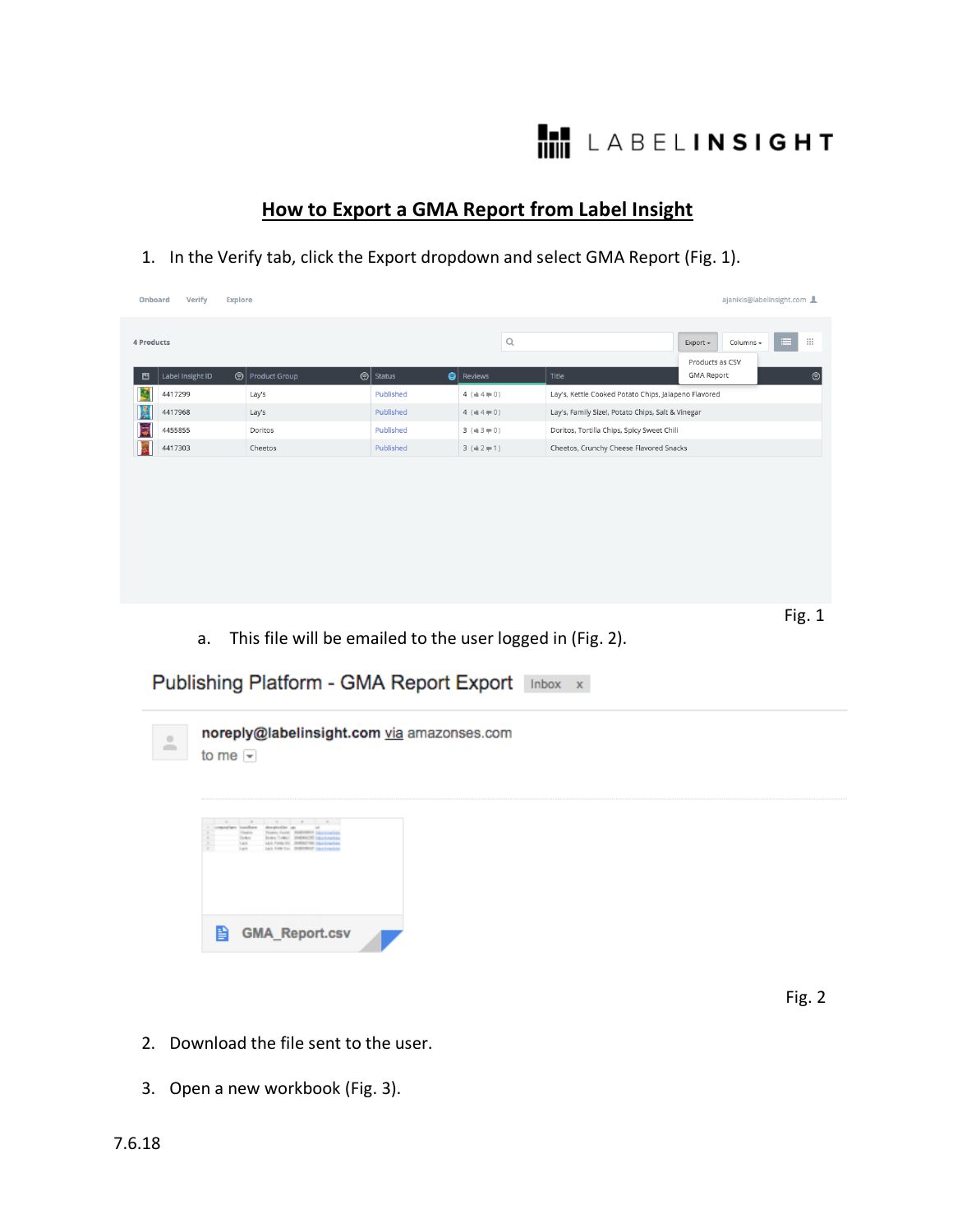a. The user will need to open a new workbook to keep the leading zeros on the UPC, as this file is a CSV.

| $\bullet$ $\bullet$ |                                                                                                            | $\Box$ $\Box$ $\Box$ $\lor$ $\Diamond$ $\Rightarrow$                   |                      |                              |             |             |                                                                                                                                                                                                                               | Workbook3 |  |                                                                                   |   |         |                                              | Q - Search Sheet |           |           |
|---------------------|------------------------------------------------------------------------------------------------------------|------------------------------------------------------------------------|----------------------|------------------------------|-------------|-------------|-------------------------------------------------------------------------------------------------------------------------------------------------------------------------------------------------------------------------------|-----------|--|-----------------------------------------------------------------------------------|---|---------|----------------------------------------------|------------------|-----------|-----------|
| Home                | Insert                                                                                                     | Page Layout                                                            | <b>Formulas</b> Data |                              | Review      | <b>View</b> |                                                                                                                                                                                                                               |           |  |                                                                                   |   |         |                                              |                  |           | $2+$ Shar |
| ė.                  | . 한<br>⊕                                                                                                   | $\bigcirc$<br>From From From New Database<br>FileMaker HTML Text Query |                      | <b>Refresh De Edit Links</b> |             |             |                                                                                                                                                                                                                               | i di      |  | Text to Remove Data Consolidate What-If<br>Columns Duplicates Validation Analysis |   |         | Group Ungroup Subtotal <b>DE</b> Hide Detail |                  |           |           |
| A1                  | $\frac{\mathsf{A}}{\mathsf{v}} \, \begin{bmatrix} \times & \swarrow & \mathsf{f} \mathsf{x} \end{bmatrix}$ |                                                                        |                      |                              |             |             |                                                                                                                                                                                                                               |           |  |                                                                                   |   |         |                                              |                  |           |           |
| A                   | B                                                                                                          | $\overline{c}$                                                         | $\overline{D}$       |                              | $E$ $F$ $G$ |             | $H$ and $I$ and $I$ and $I$ and $I$ and $I$ and $I$ and $I$ and $I$ and $I$ and $I$ and $I$ and $I$ and $I$ and $I$ and $I$ and $I$ and $I$ and $I$ and $I$ and $I$ and $I$ and $I$ and $I$ and $I$ and $I$ and $I$ and $I$ a |           |  |                                                                                   | N | $\circ$ | P                                            |                  | $Q$ R S T |           |
|                     |                                                                                                            |                                                                        |                      |                              |             |             |                                                                                                                                                                                                                               |           |  |                                                                                   |   |         |                                              |                  |           |           |
|                     |                                                                                                            |                                                                        |                      |                              |             |             |                                                                                                                                                                                                                               |           |  |                                                                                   |   |         |                                              |                  |           |           |
|                     |                                                                                                            |                                                                        |                      |                              |             |             |                                                                                                                                                                                                                               |           |  |                                                                                   |   |         |                                              |                  |           |           |
|                     |                                                                                                            |                                                                        |                      |                              |             |             |                                                                                                                                                                                                                               |           |  |                                                                                   |   |         |                                              |                  |           |           |
|                     |                                                                                                            |                                                                        |                      |                              |             |             |                                                                                                                                                                                                                               |           |  |                                                                                   |   |         |                                              |                  |           |           |
|                     |                                                                                                            |                                                                        |                      |                              |             |             |                                                                                                                                                                                                                               |           |  |                                                                                   |   |         |                                              |                  |           |           |
|                     |                                                                                                            |                                                                        |                      |                              |             |             |                                                                                                                                                                                                                               |           |  |                                                                                   |   |         |                                              |                  |           |           |
|                     |                                                                                                            |                                                                        |                      |                              |             |             |                                                                                                                                                                                                                               |           |  |                                                                                   |   |         |                                              |                  |           |           |
|                     |                                                                                                            |                                                                        |                      |                              |             |             |                                                                                                                                                                                                                               |           |  |                                                                                   |   |         |                                              |                  |           |           |
|                     |                                                                                                            |                                                                        |                      |                              |             |             |                                                                                                                                                                                                                               |           |  |                                                                                   |   |         |                                              |                  |           |           |
|                     |                                                                                                            |                                                                        |                      |                              |             |             |                                                                                                                                                                                                                               |           |  |                                                                                   |   |         |                                              |                  |           |           |
|                     |                                                                                                            |                                                                        |                      |                              |             |             |                                                                                                                                                                                                                               |           |  |                                                                                   |   |         |                                              |                  |           |           |
|                     |                                                                                                            |                                                                        |                      |                              |             |             |                                                                                                                                                                                                                               |           |  |                                                                                   |   |         |                                              |                  |           |           |
|                     |                                                                                                            |                                                                        |                      |                              |             |             |                                                                                                                                                                                                                               |           |  |                                                                                   |   |         |                                              |                  |           |           |
|                     |                                                                                                            |                                                                        |                      |                              |             |             |                                                                                                                                                                                                                               |           |  |                                                                                   |   |         |                                              |                  |           |           |
|                     |                                                                                                            |                                                                        |                      |                              |             |             |                                                                                                                                                                                                                               |           |  |                                                                                   |   |         |                                              |                  |           |           |
|                     |                                                                                                            |                                                                        |                      |                              |             |             |                                                                                                                                                                                                                               |           |  |                                                                                   |   |         |                                              |                  |           |           |
|                     |                                                                                                            |                                                                        |                      |                              |             |             |                                                                                                                                                                                                                               |           |  |                                                                                   |   |         |                                              |                  |           |           |
|                     |                                                                                                            |                                                                        |                      |                              |             |             |                                                                                                                                                                                                                               |           |  |                                                                                   |   |         |                                              |                  |           |           |
|                     |                                                                                                            |                                                                        |                      |                              |             |             |                                                                                                                                                                                                                               |           |  |                                                                                   |   |         |                                              |                  |           |           |
| 55 <sup>2</sup>     |                                                                                                            |                                                                        |                      |                              |             |             |                                                                                                                                                                                                                               |           |  |                                                                                   |   |         |                                              |                  |           |           |
|                     |                                                                                                            |                                                                        |                      |                              |             |             |                                                                                                                                                                                                                               |           |  |                                                                                   |   |         |                                              |                  | Fig. 3    |           |

4. Select the File tab, and within the File tab select Import (Fig. 4).

| <b>Excel</b>                   | Edit<br>View<br>File<br>Insert            | Format                               |                   | <b>Tools</b> | Data          |                                     | Window      |               | Help |             |                  |                      |       |
|--------------------------------|-------------------------------------------|--------------------------------------|-------------------|--------------|---------------|-------------------------------------|-------------|---------------|------|-------------|------------------|----------------------|-------|
| Home                           | New Workbook<br>New from Template<br>Open | <b>第N</b><br><b>介出P</b><br><b>HO</b> |                   | <b>Data</b>  | <b>Review</b> |                                     | <b>View</b> |               |      |             |                  | Workbook11           |       |
| X<br>$\overline{\mathbf{v}}$   | <b>Open Recent</b>                        | ▶                                    | $A - A$           |              | $=$           | $\hspace*{0.4em} = \hspace*{0.4em}$ | $=$         | $\frac{1}{2}$ |      | → Wrap Text |                  | General              |       |
| ¢<br>Paste                     | Close<br>Save                             | <b>HRW</b><br><b>HS</b>              | $\cdot$ A $\cdot$ |              | $\equiv$      | 亖                                   | 들           | 恒恒            |      |             | Merge & Center v | \$                   | $-$ % |
| A1                             | Save As                                   | 0#S                                  |                   |              |               |                                     |             |               |      |             |                  |                      |       |
| A                              | Save as Template                          |                                      | E                 |              | F             | G                                   |             | н             |      |             | J                | Κ                    |       |
| $\mathbf{1}$<br>$\overline{2}$ | <b>Restore</b>                            | ▶                                    |                   |              |               |                                     |             |               |      |             |                  |                      |       |
| 3<br>4                         | Import                                    |                                      |                   |              |               |                                     |             |               |      |             |                  |                      |       |
| 5<br>6                         | Reduce File Size                          |                                      |                   |              |               |                                     |             |               |      |             |                  |                      |       |
| $\overline{7}$<br>8            | Share                                     | $\blacktriangleright$                |                   |              |               |                                     |             |               |      |             |                  |                      |       |
| 9<br>10<br>11                  | <b>Restrict Permissions</b><br>Passwords  | ▶                                    |                   |              |               |                                     |             |               |      |             |                  |                      |       |
| 12<br>13                       | Page Setup<br><b>Print Area</b>           | ▶                                    |                   |              |               |                                     |             |               |      |             |                  |                      |       |
| 14<br>15                       | Print                                     | <b>第P</b>                            |                   |              |               |                                     |             |               |      |             |                  |                      |       |
| 16<br>17                       | Properties                                |                                      |                   |              |               |                                     |             |               |      |             |                  |                      |       |
| 18<br>19<br>$\sim$             |                                           |                                      |                   |              |               |                                     |             |               |      |             |                  |                      |       |
|                                |                                           |                                      |                   |              |               |                                     |             |               |      |             |                  | $\Gamma$ : $\Lambda$ |       |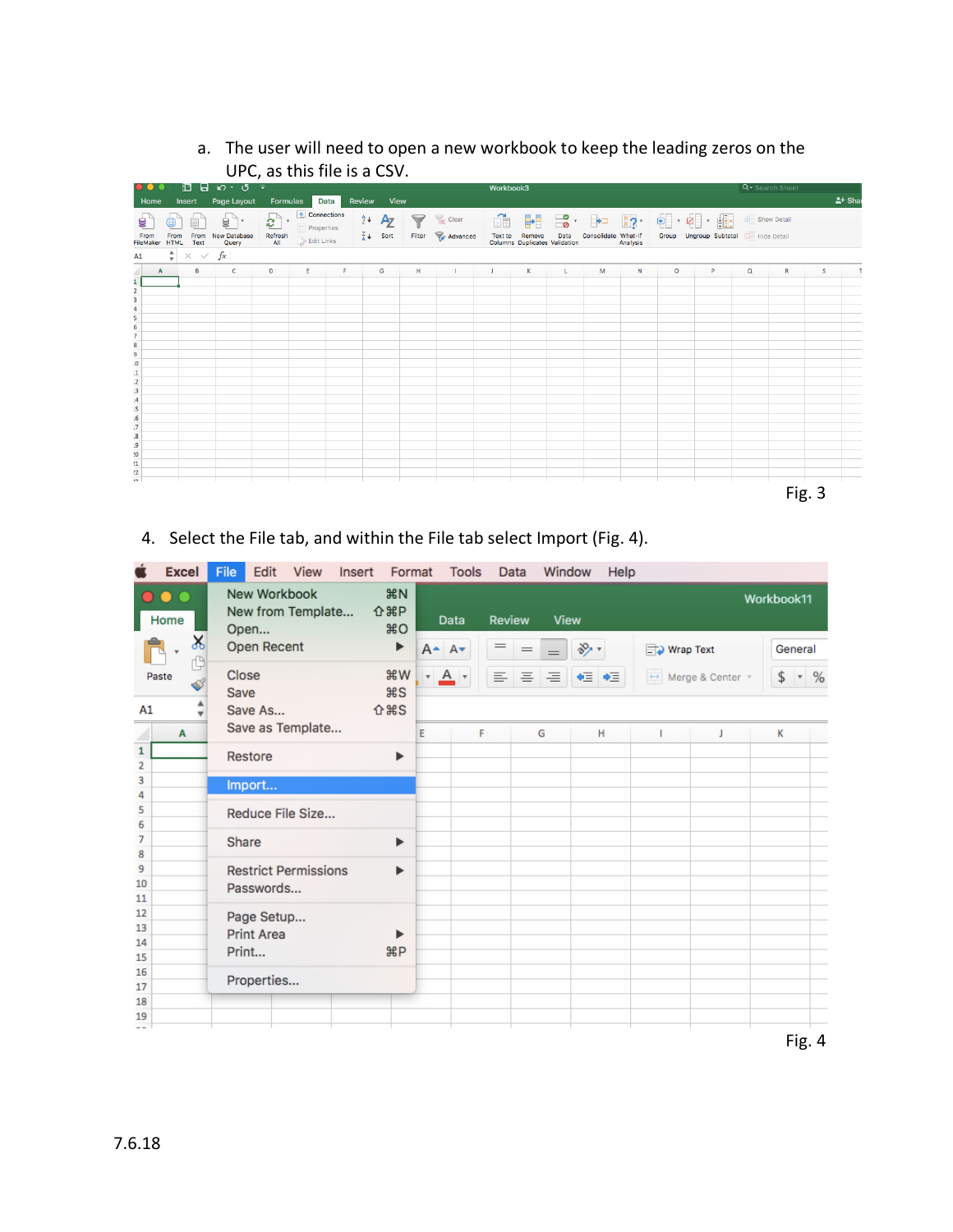5. Select Text File, and then Import (Fig. 5).

| Import                                                          |
|-----------------------------------------------------------------|
| Select the type of file you want to import:                     |
| <b>CSV file</b>                                                 |
| Text files that contain comma-separated values.                 |
| <b>FileMaker Pro database</b>                                   |
| Files created with FileMaker Pro, like .fp5 or .fp7.            |
| <b>HTML</b> file                                                |
| Hyper-text markup files from your computer.                     |
| Text file                                                       |
| Text files, which import best when separated by tabs or spaces. |
| Cancel<br>Import                                                |
|                                                                 |

Fig. 5

- 6. Choose the GMA Report that was downloaded.
- 7. Select Delimited, and then Next (Fig. 6).

|                                                                                               | ICYFIIIMAI FAIRGIA - AICH I AI A                                                                                                                                                                                                                                                                                                                                                                                                                                |
|-----------------------------------------------------------------------------------------------|-----------------------------------------------------------------------------------------------------------------------------------------------------------------------------------------------------------------------------------------------------------------------------------------------------------------------------------------------------------------------------------------------------------------------------------------------------------------|
| The Text Wizard has determined that your data is Delimited.                                   |                                                                                                                                                                                                                                                                                                                                                                                                                                                                 |
|                                                                                               | If this is correct, choose Next, or choose the Data Type that best describes your data.                                                                                                                                                                                                                                                                                                                                                                         |
|                                                                                               |                                                                                                                                                                                                                                                                                                                                                                                                                                                                 |
| Delimited                                                                                     | - Characters such as commas or tabs separate each field.                                                                                                                                                                                                                                                                                                                                                                                                        |
| Fixed width - Fields are aligned in columns with spaces between each field.                   |                                                                                                                                                                                                                                                                                                                                                                                                                                                                 |
| ્<br>Start import at row: 1                                                                   | Macintosh<br>٥<br>File origin:                                                                                                                                                                                                                                                                                                                                                                                                                                  |
|                                                                                               |                                                                                                                                                                                                                                                                                                                                                                                                                                                                 |
|                                                                                               |                                                                                                                                                                                                                                                                                                                                                                                                                                                                 |
| Preview of selected data:<br>Preview of file /Users/adamjanikis/Downloads/GMA Report (1).csv. |                                                                                                                                                                                                                                                                                                                                                                                                                                                                 |
| 1 companyName.brandName.descriptionSize.upc.url                                               | 21. Cheetos, "Cheetos, Crunchy Cheese Flavored Snacks, NET WT. 12 1/2 02. (354.3 g)", 028400039031, https://s<br>3],Doritos,"Doritos, Tortilla Chips, Spicy Sweet Chili, Net Wt. 9 3/4 0Z (276.4 g)",028400642255,https://<br>4).Lay's."Lay's, Family Size!, Potato Chips, Salt & Vinegar, Net Wt. 9 3/4 0Z. (276.4 g)".028400627405.ht<br>5),Lay's, "Lay's, Kettle Cooked Potato Chips, Jalapeno Flavored, NET WT. 1 3/8 02. (38.9 g)",028400038447,<br>6<br>7 |
|                                                                                               |                                                                                                                                                                                                                                                                                                                                                                                                                                                                 |

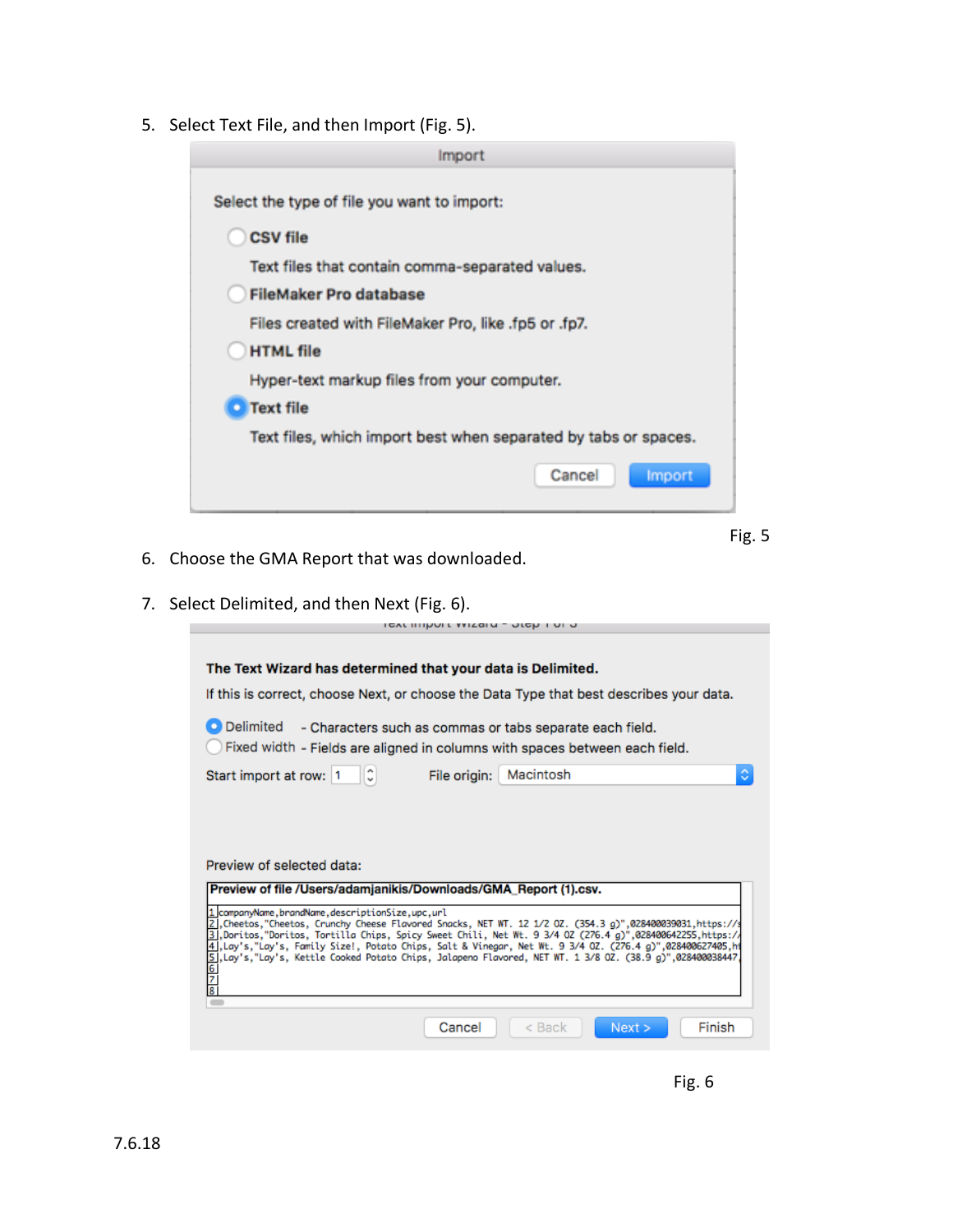8. Select Tab and Comma, and then Next (Fig. 7).

| Text Import Wizard - Step 2 of 3                                              |                                                                                                                                                                                                                                                                                                                                       |  |  |  |  |  |  |  |  |  |
|-------------------------------------------------------------------------------|---------------------------------------------------------------------------------------------------------------------------------------------------------------------------------------------------------------------------------------------------------------------------------------------------------------------------------------|--|--|--|--|--|--|--|--|--|
| This screen lets you set the delimiters your data contains.                   |                                                                                                                                                                                                                                                                                                                                       |  |  |  |  |  |  |  |  |  |
| Delimiters                                                                    |                                                                                                                                                                                                                                                                                                                                       |  |  |  |  |  |  |  |  |  |
| $\vee$ Tab                                                                    | Treat consecutive delimiters as one                                                                                                                                                                                                                                                                                                   |  |  |  |  |  |  |  |  |  |
| Semicolon                                                                     | ٥<br>Text qualifier:                                                                                                                                                                                                                                                                                                                  |  |  |  |  |  |  |  |  |  |
| √ Comma                                                                       |                                                                                                                                                                                                                                                                                                                                       |  |  |  |  |  |  |  |  |  |
| Space                                                                         |                                                                                                                                                                                                                                                                                                                                       |  |  |  |  |  |  |  |  |  |
| Other:                                                                        |                                                                                                                                                                                                                                                                                                                                       |  |  |  |  |  |  |  |  |  |
|                                                                               |                                                                                                                                                                                                                                                                                                                                       |  |  |  |  |  |  |  |  |  |
| Preview of selected data:                                                     |                                                                                                                                                                                                                                                                                                                                       |  |  |  |  |  |  |  |  |  |
|                                                                               |                                                                                                                                                                                                                                                                                                                                       |  |  |  |  |  |  |  |  |  |
| companyName brandName descriptionSize<br>Cheetos<br>Doritos<br>Lav's<br>Lay's | ର<br>ରାଷ୍ଟ୍ର<br>Cheetos, Crunchy Cheese Flavored Snacks, NET WT. 12 1/2 0Z. (354.3 g)<br>Doritos, Tortilla Chips, Spicy Sweet Chili, Net Wt. 9 3/4 OZ (276.4 q)<br>Lay's, Family Size!, Potato Chips, Salt & Vinegar, Net Wt. 9 3/4 0Z. (276.4 g)<br>Lay's, Kettle Cooked Potato Chips, Jalapeno Flavored, NET WT. 1 3/8 0Z. (38.9 q) |  |  |  |  |  |  |  |  |  |
|                                                                               | Finish<br>< Back<br>Next<br>Cancel                                                                                                                                                                                                                                                                                                    |  |  |  |  |  |  |  |  |  |
|                                                                               | Fig. 7                                                                                                                                                                                                                                                                                                                                |  |  |  |  |  |  |  |  |  |

9. Select the UPC column within the table, select Text, and select Finish (Fig. 8).

| Text Import Wizard - Step 3 of 3                                                                                                                                                                                                                                                                                                                                                                                                                                                       |          |  |  |  |  |  |  |  |
|----------------------------------------------------------------------------------------------------------------------------------------------------------------------------------------------------------------------------------------------------------------------------------------------------------------------------------------------------------------------------------------------------------------------------------------------------------------------------------------|----------|--|--|--|--|--|--|--|
| This screen lets you select each column and set the Data Format.                                                                                                                                                                                                                                                                                                                                                                                                                       |          |  |  |  |  |  |  |  |
| Column data format                                                                                                                                                                                                                                                                                                                                                                                                                                                                     |          |  |  |  |  |  |  |  |
| General<br>Text<br>MDY $\Diamond$<br>Date:<br>Do not import column (Skip)                                                                                                                                                                                                                                                                                                                                                                                                              |          |  |  |  |  |  |  |  |
|                                                                                                                                                                                                                                                                                                                                                                                                                                                                                        | Advanced |  |  |  |  |  |  |  |
| Preview of selected data:<br>General<br>Text<br>General<br>url<br><b>upc</b><br>028400039031 https://smartlabel.labelinsight.com/product/4417303<br>$. 12$ 1/2 0Z. (354.3 g)<br>028400642255 https://smartlabel.labelinsight.com/product/4455855<br>Wt. 9 3/4 0Z (276.4 g)<br>028400627405 https://smartlabel.labelinsight.com/product/4417968<br>ar, Net Wt. 9 3/4 0Z. (276.4 g)<br>vored, NET WT. 1 3/8 0Z. (38.9 q) 22400033447 https://smartlabel.labelinsiaht.com/product/4417299 |          |  |  |  |  |  |  |  |
| Cancel<br>< Back<br>Next                                                                                                                                                                                                                                                                                                                                                                                                                                                               | Finish   |  |  |  |  |  |  |  |